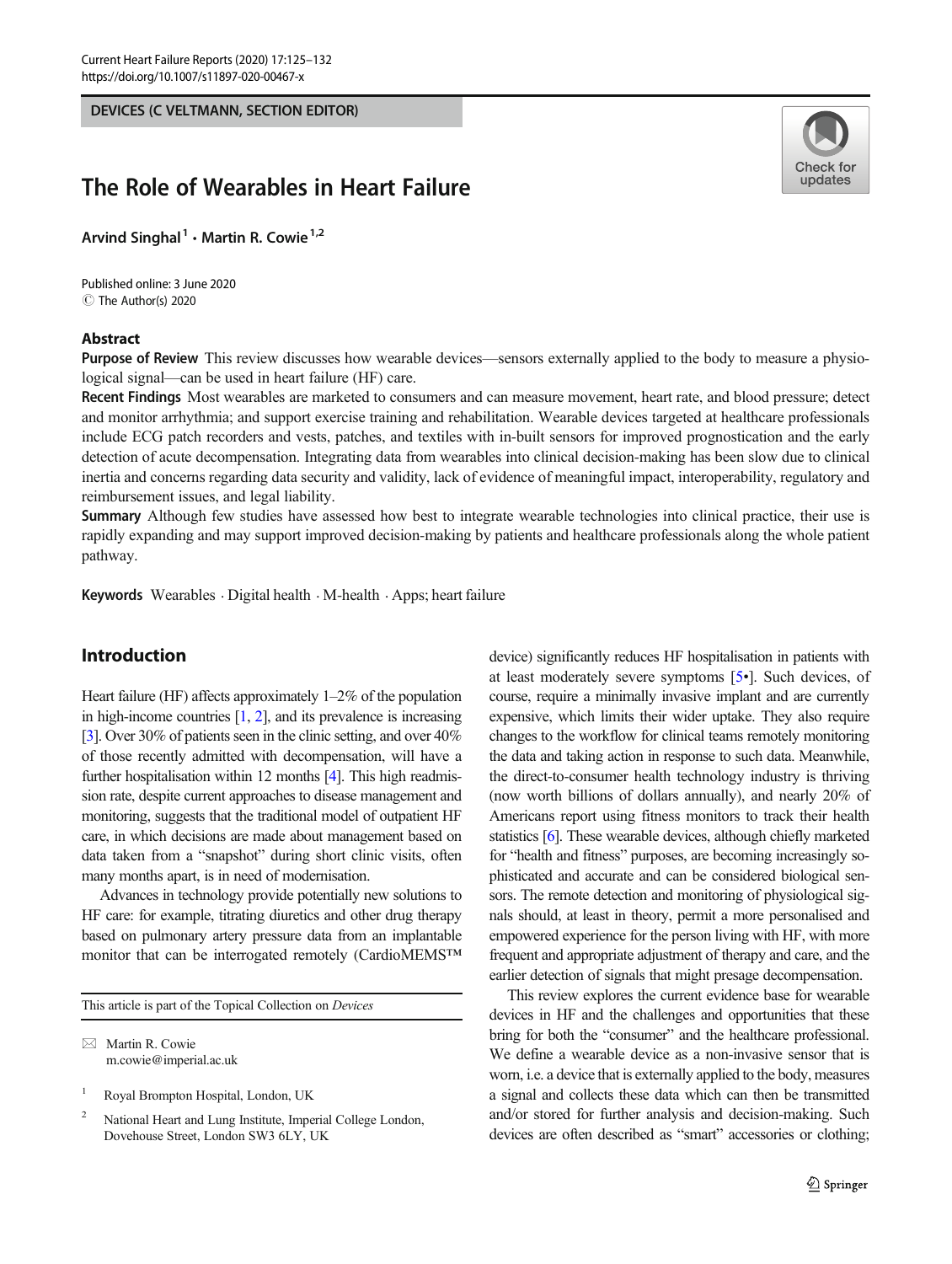Fig. 1 shows examples of wearable devices that may be used at different points in the HF "journey" from prevention through to detection of decompensation.

# How Do Wearables Integrate into the Healthcare System?

Many devices that can monitor physical activity, heart rate, blood pressure and even the electrocardiogram (ECG) are currently marketed to consumers, although such data may potentially also be used by clinicians to guide decision-making and lifestyle and/or drug management. Wearable medical devices being developed for healthcare professionals primarily focus on predicting acute decompensated heart failure or confirmation of intermittent arrhythmia. For a medical device to be used or "prescribed" by a healthcare professional, it should demonstrate safety and reliability, validity and (ideally) come with evidence of effectiveness. Value for money from the healthcare system perspective is also likely to be necessary if the cost of the device (and the associated monitoring) is to be reimbursed rather than bought by the patient.

Safety and effectiveness are typically evaluated by regulatory bodies such as the Food and Drug Administration (FDA) in the USA or by national bodies such as the Medicines and Healthcare Products Regulatory Agency (MHRA) in the UK. Clinical and cost-effectiveness is judged by a variety of bodies, depending on the healthcare system and key payors (insurance, occupational, state), but may include national health

technology assessment (HTA) bodies such as the National Institute for Health and Care Excellence (NICE) In England. The evidence frameworks for evaluation of digital technologies are in rapid evolution, e.g. NICE has recently published an evidence standards framework for digital technologies, outlining the goals new technologies must meet in order to meet criteria for approval [\[7](#page-6-0)], and other countries are adopting similar, but not identical, approaches. It would appear that the trend for new technologies to be launched in a market without clinical evidence of "value" in the broadest sense is reducing, with increasing realisation that ultimately evidence is required for healthcare decisions to be made.

The value equation for devices marketed directly at consumers is more complex and also evolving. In general, if the device might provide data that would influence medical decision-making, it requires to conform to higher standards, but if it only makes claims to support health and lifestyle decision-making, it may be able to access the consumer market provided it is safe, functions as it claims to function and does not make claims that cannot be supported. From the healthcare and healthcare professional perspective, data from such devices is increasingly being "offered" to clinicians by patients, and it can be difficult for that clinician to assess the likely validity, or to incorporate the data into the traditional electronic medical record, and to robustly document how the data has or has not influenced decision-making. Concern regarding validity and legal liability may mean that the healthcare professional ignores the data, leading to the patient feeling disempowered or rather distanced from the decisionmaking processes [\[8](#page-6-0)••]. Rarely does a healthcare professional



Fig. 1 Examples of wearable devices used in health and cardiovascular disease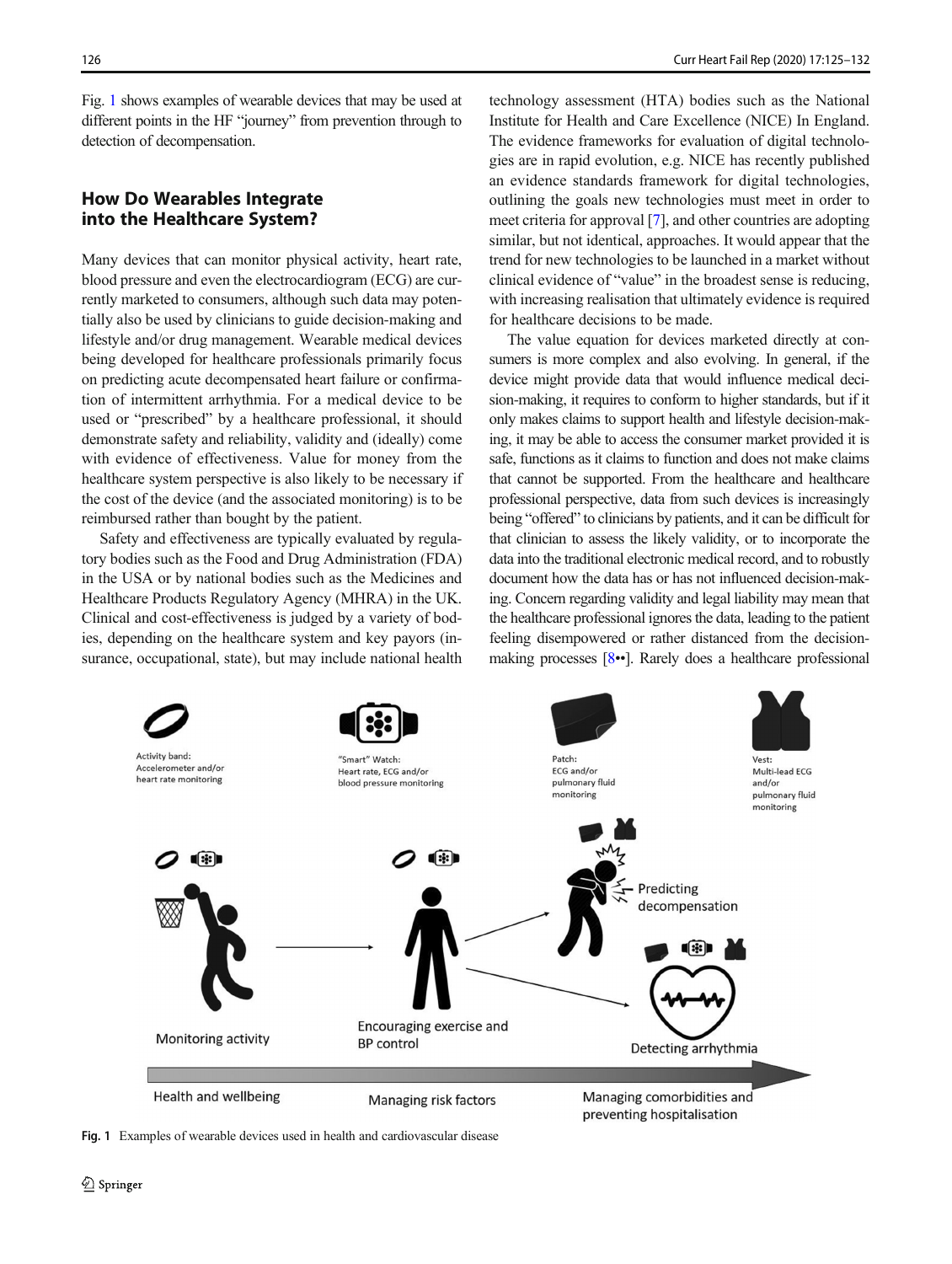know which consumer device to recommend, except for more "medical" devices such as Kardia™ for smartphone arrhythmia detection or home blood pressure monitoring devices. The additional time and opportunity cost (or fear of this) of dealing with remotely collected data from a "consumer" device may also act as a barrier to adoption. Where there is remuneration for the clinician or the health system, adoption is likely to be much more rapid, as has been seen with a variety of home telemonitoring systems for HF in France since 2014 when the "ETAPES" government initiative was rolled out and subsequently renewed in 2018 [\[9](#page-6-0)].

# Direct-to-Consumer Devices and their Potential Use

Most wearable technology is marketed directly to consumers who are typically healthy (and of younger age than the average HF patient—which is around 80 years of age in highincome countries such as the UK). The trend to improved precision, accuracy and reliability of such devices may mean that, despite the restrictions placed on what the manufacturers can claim, the data may be used in decision-making by healthcare professionals.

#### Activity Monitors

The most common consumer wearables are activity monitors, in the form of a "smart" watch, activity band or pedometer. The device houses an accelerometer that measures movement, often at the level of the wrist. An algorithm converts the movement data into estimates of physical activity. There are many commercially available devices, with different hardware and algorithms.

Kooiman and colleagues compared 10 activity monitors in healthy volunteers. In laboratory conditions (i.e. walking on a treadmill) most showed very high accuracy in estimating step count, with 5 out of 10 devices tested having  $< 1\%$  error deviation [\[10\]](#page-6-0). The same devices tested in "free-living" conditions were found to have generally good agreement, albeit with larger confidence intervals than in laboratory conditions. An important limitation of accelerometry is that the type of movement influences the accuracy of the monitor; devices were found to be less accurate at slow ambulation speeds [\[11\]](#page-6-0) which is particularly relevant for patients with HF. In a study in older patients, wristworn activity monitors consistently undercounted steps at low speeds, and overcounted during sedentary activity, particularly if monitors were worn on the dominant hand [\[12\]](#page-6-0).

### Heart Rate Monitors

Most wrist-worn activity monitors are also able to monitor heart rate via photoplethysmography (PPG). This uses a light-emitting diode (LED) to illuminate a capillary bed and

thus monitor for pulsatile changes in light absorption, in the same way as a pulse oximeter [\[13\]](#page-6-0). The accuracy of wearable PPG heart rate monitors is dependent on the type of activity being performed and the heart rate. Performance is variable on exertion, even in healthy people; a study of four wearable PPG wristbands compared with an ECG during treadmill exercise showed 95% limits of agreement of  $\pm 20$  bpm for every monitor tested [\[14](#page-6-0)]. This was despite the fact that in a separate study, the exercise with the most accurate heart rate measurement was running on a treadmill, whilst cycling showed the greatest error [\[15\]](#page-6-0).

A study specifically in heart failure patients using a Fitbit™ and Apple™ watch showed poor accuracy in measuring dynamic heart rate changes [[16](#page-6-0)], and so heart rate monitor data is likely best used for measuring resting heart rates.

#### Facilitating Exercise and Rehabilitation

Activity monitors have typically been used by healthy adults to track and support fitness goals, but the technological ability to accurately measure exertion means that such wearables could be useful tools for supporting activity and rehabilitation in people living with HF. Exercise training reduces the risk of hospitalisation and improves exercise capacity and quality of life [\[17](#page-6-0)] and is a class I recommendation ("should do") of the European Society of Cardiology and American College of Cardiology [[18](#page-6-0), [19\]](#page-6-0). A lack of facilities and/or trained staff, and low patient adherence, often limits the wider uptake of exercise training in HF [\[20](#page-6-0)]. Wearable activity monitors have therefore been suggested as a potential solution to such problems [\[21\]](#page-6-0).

A sub-study of the Teledi@log Trial demonstrated a significant increase in activity using telephone-based cardiac rehabilitation with Fitbit™ activity monitors; mean step count increased from a baseline of 5899 steps per day to 7890 steps per day after 1 year [[22\]](#page-6-0). Twenty per cent of these patients had HF. Even in this research study, there was a significant patient dropout, and those with lower step counts were less likely to continue using the device.

#### Monitoring Response to Treatment

Activity monitors can be used as a research tool to measure response to treatment in a quantitative manner, without the use of questionnaires. A double-blind crossover trial of isosorbide mononitrate (ISMN) in patients with HF with preserved ejection fraction (HFPEF) reported that nitrate prescription was associated with lower activity in a dose-related response [\[23](#page-6-0)]. A study is underway to assess the effect of sacubitril/ valsartan prescription on activity levels compared with enalapril [[24](#page-6-0)]. Similarly, heart rate monitors could be used to titrate negatively chronotropic heart failure medications such as βblockers, with the advantage of having continuous data rather than a single clinic visit "snapshot" and perhaps obviating the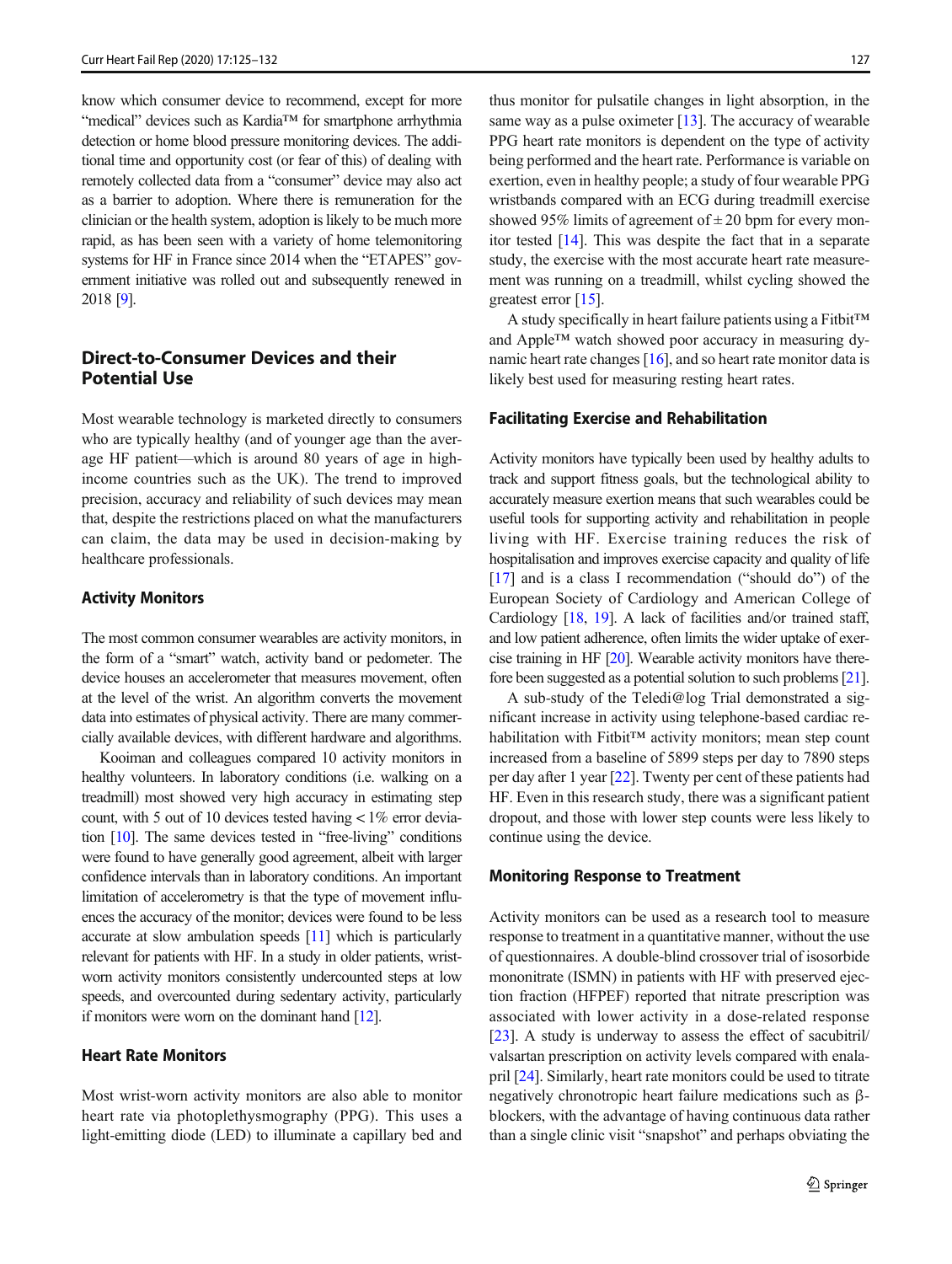need for at least some of the face-to-face clinic reviews, thus increasing patient (and family) convenience, reducing healthcare costs, improving clinical efficiency and reducing the carbon footprint of healthcare facility visits.

#### Symptom Monitoring and Prognostication

The functional classification of heart failure (such as by New York heart Association [NYHA] Class) is subjective, and there may be a marked difference between the assessment by a healthcare professional and the patient; assessment is often based on brief clinical encounters; and self-reported walking distance corresponds poorly with exercise testing [\[25](#page-6-0)]. Six-minute walk tests are rarely carried out except in clinical trials, and formal cardiopulmonary exercise testing is performed in only a very small minority of patients as it is expensive and time-consuming. Activity monitors could therefore be used to provide a more objective measure of functional limitation and one that relates more closely to the individual's usual activity patterns. A study of 50 heart failure patients with activity monitors measured "freeliving" step counts over 2 weeks [\[26](#page-6-0)]. Mean step counts were significantly different between NYHA classes, although there was some overlap in activity levels between the more sedentary class II and more active class III participants.

Cohort studies have sought to examine the prognostic value of measuring physical activity in HF via accelerometers. A retrospective study of 189 American patients with a selfreported HF diagnosis found that physical activity measured by accelerometry was strongly associated with mortality; for every 60 min of additional physical activity each day, patients with HF had a 35% reduced risk of mortality [[27\]](#page-6-0). A prospective study of 170 Japanese heart failure patients showed that step counting via a waist-worn activity monitor,  $VO<sub>2</sub>max$  and  $VE/VCO<sub>2</sub>$  slope on exercise testing were independently associated with mortality  $[28]$  $[28]$ . A step count < 4889 steps/day was the strongest independent predictor of mortality with a hazard ratio of 2.28 on multivariable analysis over a median followup of 3.7 years. There is currently no gold standard for activity assessment or grading: different studies have used different measurements of physical activity (e.g. step count, devicegenerated arbitrary units, duration of activity) [\[29](#page-7-0)]. The impact of such assessments on decision-making and quality of life, or indeed on disease or illness trajectory, is unknown. Currently we are not aware of any clinical HF service that routinely uses wearables to assess patient activity.

#### Improving Blood Pressure Control

Hypertension is a common cause or contributor to heart failure, and hypotension is a common result of heart failure and its treatment. Therapy adjustments are often triggered by blood pressure readings, typically from one-off assessments at a clinic or home visit. At least one miniature smartwatch-

integrated sphygmomanometer (Omron™ HeartGuide) has met the American National Standards Institute criteria for measuring blood pressure by oscillometry across a range of blood pressures; compared with manual measurement, the mean differences were − 0.9 ± 6.8 mmHg for systolic blood pressure and  $-1.1 \pm 5.5$  mmHg for diastolic pressure [[30\]](#page-7-0). The use of such a wearable device may facilitate optimal adjustment of antihypertensive or heart failure medication, monitoring of iatrogenic hypotension, and support persistence with therapy, but such impacts remain to be demonstrated.

### Arrhythmia Detection

Atrial fibrillation (AF) is common in HF [\[31\]](#page-7-0), and the detection of such an arrhythmia would typically trigger a strong recommendation for oral anticoagulation and consideration of changes to other drug therapies [\[18](#page-6-0)]. Beat-to-beat variation in PPG waveforms can be analysed by algorithms to detect an irregular pulse [\[32\]](#page-7-0). Ascertaining the exact cause of an irregular pulse, however, is challenging with PPG alone [\[33\]](#page-7-0) and typically requires electrocardiographic confirmation. Ambulatory ECG monitoring traditionally required a Holter monitor but can now be performed via a wearable patch. Two such devices were recently approved by the FDA: the Carnation™ patch and VivaLNK™, both of which can be worn for several days at a time for continuous ECG monitoring more comfortably and for longer than a standard Holter monitor. Electrodes can also be woven into a "smart textile" vest for prolonged multi-lead ECG monitoring [\[34\]](#page-7-0), e.g. Cardioskin™. ECG monitoring through wearables can therefore complement PPG for the diagnosis of AF.

The Apple™ Heart Study investigated whether its smartwatch PPG-based algorithm for detecting irregular pulses could be used to screen for AF in patients with no known history of AF [[35](#page-7-0)••]. 0.5% of participants received an irregular pulse notification and were then asked to initiate a telemedicine consultation, after which they would be sent a 7 day wearable ECG patch. Although the majority of patients (56%) with an irregular pulse notification did not initiate a consultation, 34% of those who did and then received and returned their patch had an episode of AF confirmed during the 7-day ECG recording. Perhaps more interestingly, 71% of irregular pulse notifications occurring during simultaneous ECG patch recording were confirmed to be AF; the

false positives mostly comprised premature atrial contractions. Much like AF detected through implantable devices, however, it is still uncertain how we use this data [\[36](#page-7-0)]; how long an episode of AF should prompt anticoagulation is still a matter of debate. To address this, a recently announced "pragmatic" randomised trial aims to enrol 150,000 patients with an Apple™ watch to investigate the effect of detecting AF through the device on all-cause mortality, stroke, anticoagulation usage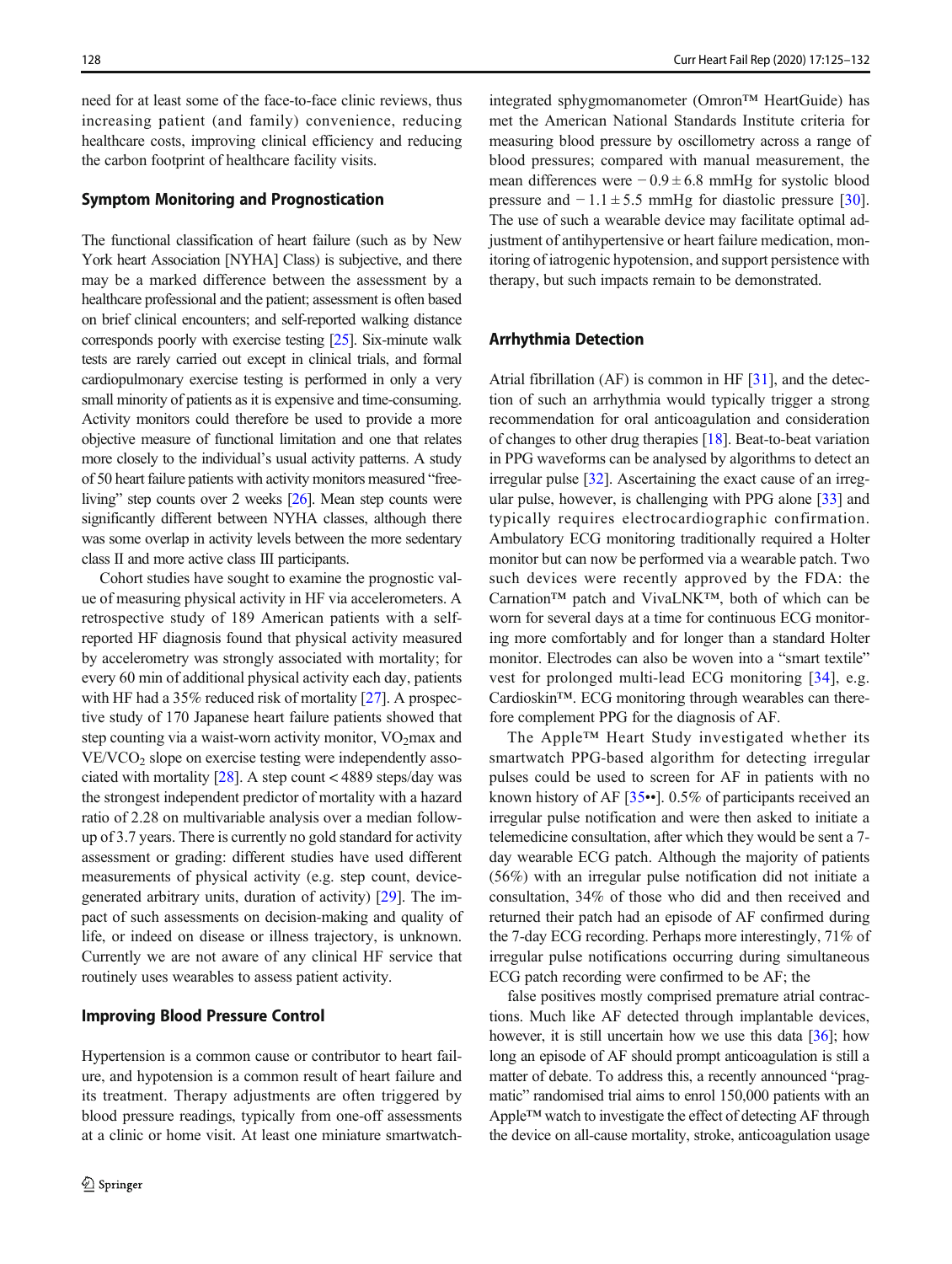and health resource utilisation amongst other things (NCT04276441).

PPG is less well studied for diagnosing other arrhythmia. Sudden sustained increases in heart rate can indicate paroxysmal tachycardia [\[37](#page-7-0)]; feasibly a similar approach of ECG patch testing following a sudden tachycardia alert could be studied for the detection of ventricular tachycardia in heart failure patients, which could provide more data for decisions regarding defibrillator therapy.

Certain smartwatches (such as the Apple™ watch and the Verily™ Study watch) have built-in electrodes allowing the generation of an ECG. In the case of the Apple™ watch, the electrodes are on the base of the watch (in contact with the wrist) and on the crown; touching the crown with a finger of the opposite hand produces a lead I ECG. By moving the watch to different locations, it is possible to generate other standard vectors, creating a 6-lead [\[38\]](#page-7-0) or even 12-lead ECG [\[39](#page-7-0)], though of course the patient would not be expected to know how to do this themselves. This could, however, be used for remote consultations with clear instruction. The Apple™ watch's ECG functionality has been cleared by the FDA for the detection of AF, but it has not yet been studied in other arrhythmia; it could potentially be used to capture patient-activated rhythm strips to assist with the diagnosis of palpitations, although such usage is not suggested by the manufacturer.

### Earlier Detection of Decompensation

The need for urgent HF hospitalisation is a serious event; inhospital mortality rates range from 4 to 10% [\[40\]](#page-7-0); and mean costs of admission, which vary with healthcare system, are estimated at £2274 in the UK  $[41]$  and \$14,631 in the USA  $[42]$  $[42]$ . There has, therefore, been considerable focus on developing technologies to support earlier detection of decompensation, with the hope that measures can be initiated to re-stabilise the syndrome and avoid the need for hospitalisation. Pulmonary artery pressure monitoring [\[5](#page-6-0)•] and implantable pacemaker device algorithms [\[43](#page-7-0)•] have some value in identifying high risk of decompensation, and wearable devices are now being developed as a non-invasive alternative to such technologies. Intrathoracic impedance can be a biomarker for pulmonary congestion and impending decompensation [\[44\]](#page-7-0) and has been used as part of predictive algorithms in implantable devices [\[43](#page-7-0)•, [45\]](#page-7-0). Wearable vests that measure intrathoracic impedance have shown good correlation with fluid status [[46,](#page-7-0) [47](#page-7-0)]. An algorithm using non-invasive intrathoracic impedance had a sensitivity of 60% and specificity of 96% for predicting heart failure decompensation in an observational study of 91 patients [[48](#page-7-0)]. A similar study using a different vest on 106 participants applied an automated algorithm tailored to each patient, with an overall sensitivity of 87% and a specificity of 70% for decompensation [\[49](#page-7-0)]. There is always a trade-off between the false-positive and false-negative rates, and we await data to see whether wearables can be useful in admissions avoidance, given

that device-based impedance monitoring without other parameters actually increased heart failure hospitalisation in one randomised trial, likely due to patient, family and physician concern caused by an audible "alert" being triggered in the implantable device [\[50](#page-7-0)]. To overcome the limitations of single channel monitoring, multiparameter monitoring wearable devices are being investigated. The LINK-HF study used a multiparameter patch sensor with ECG monitoring, intrathoracic impedance detection, accelerometry and temperature sensor on 100 patients with heart failure [\[51](#page-7-0)••]. A machine learning algorithm was then used on the data to create a personalised baseline for each individual, and then, a further predictive algorithm for decompensation was derived which demonstrated a sensitivity of 76% and specificity of 85% for a decompensation alert 10 days before the event. This is higher than the 70% sensitivity reported by the MultiSENSE trial of invasive device-based multiparameter monitoring [\[43](#page-7-0)•], which is now being tested in a large two-phase randomised trial (NCT03237858). A technology closely related to intrathoracic impedance monitoring is dielectric sensing, which is applying a low-power electromagnetic impulse across tissue to estimate its water content [[52](#page-7-0)]. Remote dielectric sensing (ReDS™) is a wearable vest being investigated for use in heart failure. An observational study of 50 patients showed an 87% reduction in hospitalisation with ReDS™-directed medical titration compared with the 90 days prior to enrolment and a subsequent 79% increase in hospitalisations in the 90 days following removal of the vest [[53](#page-7-0)••]. These promising early results are being followed up with an ongoing clinical trial (NCT03586336).

# Technology in Development for Early Detection of HF Decompensation

The ZOLL  $\mu$ Cor<sup>TM</sup> is an FDA-approved patch with an ECG monitor and radiofrequency sensor and transmitter designed to measure pulmonary fluid content and is currently being evaluated in a clinical trial for predicting heart failure decompensation (NCT03476187). Seismocardiography is the measurement of chest wall vibrations correlating with the movement of the heart in the chest and blood flow through the arterial tree [\[54\]](#page-7-0). In an observational study of 45 heart failure patients wearing a seismocardiography patch, graphic analysis was able to differentiate between compensated and decompensated patients' responses to a 6-min walk test and importantly within-subject improvements correlated with changes in seismocardiography measurements [\[55\]](#page-7-0). Furthermore, incorporating measurements from multiple seismocardiogram sensors integrated into a wearable vest, algorithms were able to predict real-time left ventricular ejection fraction [[56](#page-7-0)]. Multiple electrodes imbedded in smart textiles could allow extraction of information such as heart rate, heart rate variability, respiratory rate and thoracic impedance, comparable with device-based algorithms such as HeartLogic<sup>™</sup> [\[43](#page-7-0)•]. A study is underway to see to what extent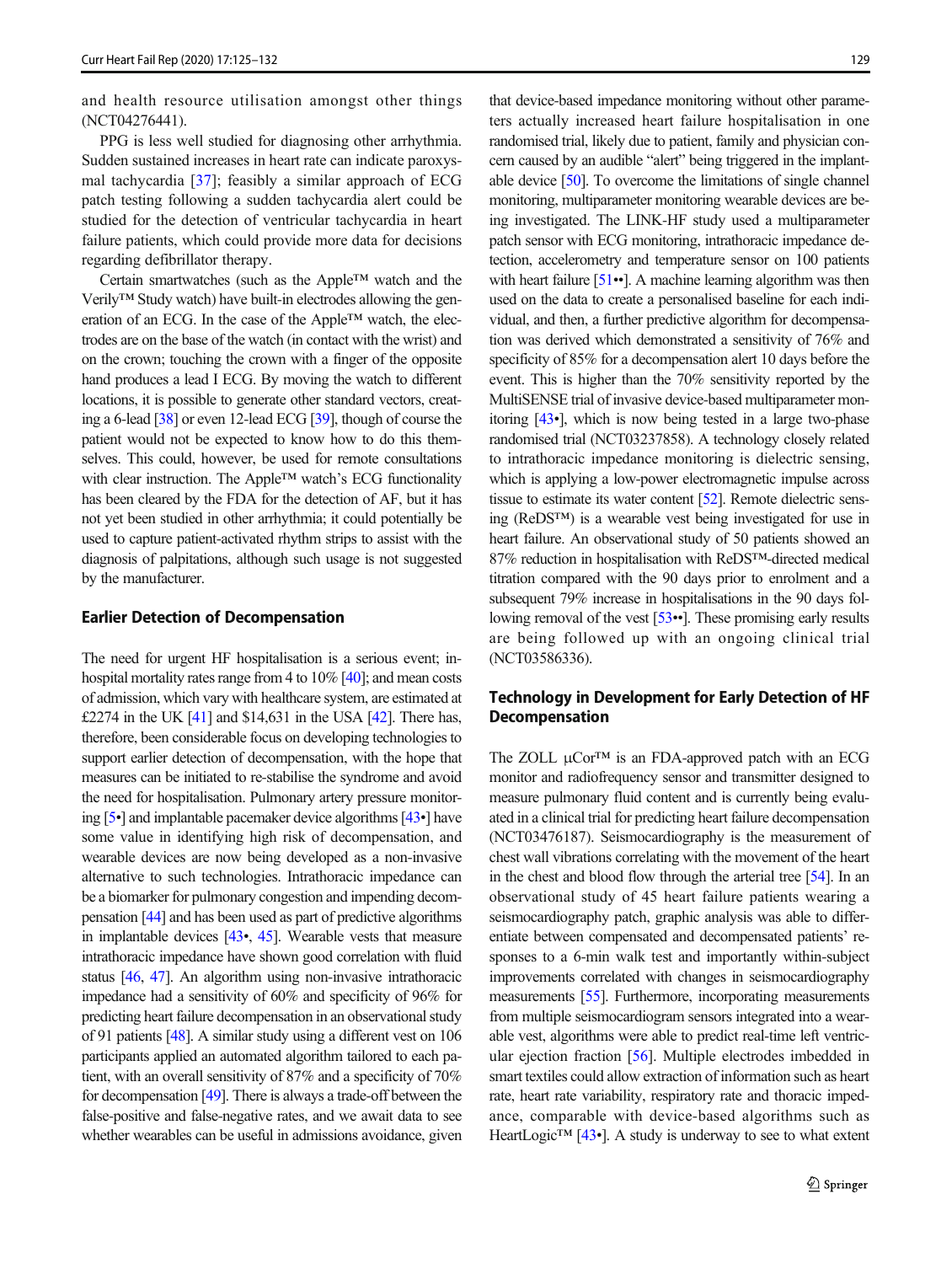| Barriers to deployment                          | <b>Issues</b>                                                                                                    | <b>Solutions</b>                                                                                                                                                                                     |
|-------------------------------------------------|------------------------------------------------------------------------------------------------------------------|------------------------------------------------------------------------------------------------------------------------------------------------------------------------------------------------------|
| Stakeholder resistance to adopt digital<br>care | • Lack of patient motivation and digital skills<br>• Lack of healthcare provider belief in digital<br>healthcare | • Patient digital health education programmes<br>• Redesign contemporary workflow models                                                                                                             |
| Legal, ethical and technical barriers           | • Privacy, security and liability concerns<br>• Lack of interoperability                                         | • European-wide digital health certification programmes<br>• Assure compliance to digital health directives<br>• Assure interoperability of digital health services                                  |
| Lack of reimbursement                           | • Lack of health economical evaluation                                                                           | • Encourage economical evaluations of digital health-based<br>care<br>• Inform health insurance industry and policy makers<br>• Stimulate digital health-related knowledge and experience<br>sharing |

Table 1 Barriers and solutions to the large-scale deployment of digital health-based care in cardiology

Adapted from Frederix et al.

these textile-based sensors can predict heart failure decompensation (NCT03719079). Finally, a prototype "smart" sock has been developed for detection of oedema and activity, with builtin accelerometer and stretch sensor. This showed high accuracy for measuring ankle circumference and physical activity in healthy subjects [[57](#page-7-0)].

# liability on to the physician if they choose to use it to inform medical decision-making or the use of other medical technologies. A summary of some of the other challenges to technology adoption is given in Table 1.

# Data Governance and Device Regulation

Wearable devices work by generating data; a key issue is who owns and can access these data and what consent process is visible to the patient (and healthcare professional). The data generated by wearables are valuable for technology companies as they provide insights into consumer behaviour and product use and be mined to refine algorithms and target marketing. As the data collected become more granular, it becomes more likely to be identifiable: for example, an individual's movement data and physical location are quite likely to be unique, even if anonymised. The resulting dataset could foreseeably lead to an identifiable "digital fingerprint" for every user. In the USA, medical information is regulated by the Health Insurance Portability and Accountability Act (HIPAA). However, this focuses on insurance companies and healthcare providers, and legislation has yet to catch up with the proliferation of the wearable market; a technology manufacturer is not included as a "covered entity"; and regulations would likely only apply when the data interface with health records. In the EU, the General Data Processing Regulation (GDPR) is much stricter and mandates a Data Protection Impact Assessment for all technologies that process personal data. For this reason, many technology companies store user data outside of the EU. A related issue is whether wearables are consumer products or medical devices. The EU Regulation on Medical Devices, which has recently superseded the old Medical Devices Directive, sets a high bar for providing a "CE mark" indicating its approval. Many manufacturers are therefore careful to avoid making medical claims and instead market their products for fitness, health and "wellness". This passes legal

# Conclusions

The field of wearable devices is rapidly evolving. The majority of currently available wearables is marketed directly to consumers for fitness tracking, but the improving precision of the instruments means they may be useful tools in decision-making about HF care. Better lifestyle choices and disease prevention are likely to be supported by development in wearable technology and information interfaces with consumers, patients and healthcare professionals. The future will bring better identification of wearable technology that can inform medical decision-making and support better self- and remote monitoring and more personalised surveillance and adjustment of therapy to improve the outcome and experience of care. Many barriers still exist to the easy integration of wearable technology and the derived data into the healthcare system—but key stakeholders such as governments, regulators and reimbursement authorities are keen to facilitate the appropriate identification and implementation of digital solutions to modern healthcare needs.

Funding Information Dr. Singhal's salary is funded by a clinical research fellowship from Abbott. Prof Cowie has provided consultancy advice to Medtronic, Abbott, Boston Scientific, We-Health and Bayer related to digital health, and research funds to his institution from Bayer, Boston Scientific, Medtronic and Abbott.

### Compliance with Ethical Standards

Conflict of Interests The authors declare that they have no conflict of interest.

Human and Animal Rights This article does not contain any studies with human or animal subjects performed by any of the authors.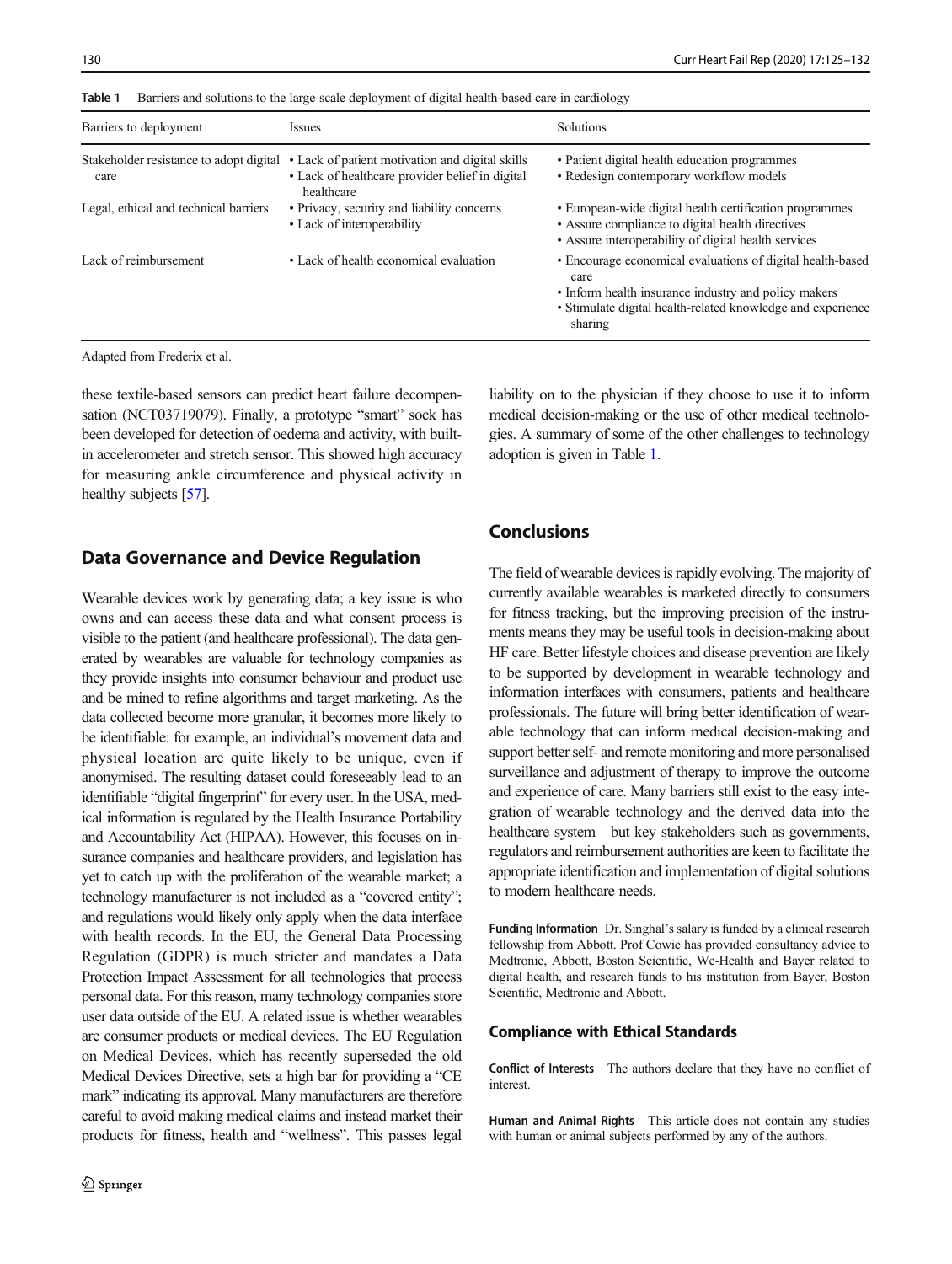<span id="page-6-0"></span>Open Access This article is licensed under a Creative Commons Attribution 4.0 International License, which permits use, sharing, adaptation, distribution and reproduction in any medium or format, as long as you give appropriate credit to the original author(s) and the source, provide a link to the Creative Commons licence, and indicate if changes were made. The images or other third party material in this article are included in the article's Creative Commons licence, unless indicated otherwise in a credit line to the material. If material is not included in the article's Creative Commons licence and your intended use is not permitted by statutory regulation or exceeds the permitted use, you will need to obtain permission directly from the copyright holder. To view a copy of this licence, visit <http://creativecommons.org/licenses/by/4.0/>.

# References

Papers of particular interest, published recently, have been highlighted as:

- Of importance
- •• Of major importance
- 1. Mosterd A, Hoes AW. Clinical epidemiology of heart failure. Heart. 2007;93(9):1137–46.
- 2. Bleumink GS, Knetsch AM, Sturkenboom MCJM, Straus SMJM, Hofman A, Deckers JW, et al. Quantifying the heart failure epidemic: prevalence, incidence rate, lifetime risk and prognosis of heart failure - the Rotterdam Study. Eur Heart J. 2004;25(18):1614–9.
- 3. Conrad N, Judge A, Tran J, Mohseni H, Hedgecott D, Crespillo AP, et al. Temporal trends and patterns in heart failure incidence: a population-based study of 4 million individuals. Lancet. 2018;391(10120):572–80.
- 4. Maggioni AP, Dahlström U, Filippatos G, Chioncel O, Leiro MC, Drozdz J, et al. EURObservational research programme: regional differences and 1-year follow-up results of the heart failure pilot survey (ESC-HF pilot). Eur J Heart Fail. 2013;15(7):808–17.
- 5.• Abraham WT, Stevenson LW, Bourge RC, Lindenfeld JA, Bauman JG, Adamson PB. Sustained efficacy of pulmonary artery pressure to guide adjustment of chronic heart failure therapy: complete follow-up results from the CHAMPION randomised trial. Lancet. 2016;387(10017):453–61 Whilst not using a wearable device, this study demonstrated the ability to significantly reduce heart failure hospitalisation by titrating therapies in response a physiological signal.
- 6. Gallup News Service. Gallup Poll Social Series: Health and Healthcare. Available from: [https://news.gallup.com/poll/269096/](http://creativecommons.org/licenses/by/4.0/) [one-five-adults-health-apps-wearable-trackers.aspx](http://creativecommons.org/licenses/by/4.0/). Published November 2019. Accessed February 18, 2020.
- 7. NICE. National Institute for Health and Care Excellence Evidence Standards Framework for Digital. 2019;(March):35.
- 8.•• Frederix I, Caiani EG, Dendale P, Anker S, Bax J, Böhm A, et al. ESC e-cardiology working group position paper: overcoming challenges in digital health implementation in cardiovascular medicine. Eur J Prev Cardiol. 2019;26(11):1166–77 This paper provides an overview of the current applications of digital healthcare in Cardiology as well as identifying the stakeholders, the barriers to wider implementation, and a framework for rolling out digital healthcare in Cardiology.
- 9. ÉTAPES: Expérimentations de Télémédecine pour l'Amélioration des Parcours En Santé. Available from: [https://solidarites-sante.](http://creativecommons.org/licenses/by/4.0/) [gouv.fr/soins-et-maladies/prises-en-charge-specialisees/](http://creativecommons.org/licenses/by/4.0/) [telemedecine/article/etapes-experimentations-de-telemedecine](http://creativecommons.org/licenses/by/4.0/)[pour-l-amelioration-des-parcours-en](http://creativecommons.org/licenses/by/4.0/). Accessed March 4, 2020.
- 10. Kooiman TJM, Dontje ML, Sprenger SR, Krijnen WP, van der Schans CP, de Groot M. Reliability and validity of ten consumer activity trackers. BMC Sports Sci Med Rehabil. 2015;7(1):1–11.
- 11. Feehan LM, Geldman J, Sayre EC, Park C, Ezzat AM, Young Yoo J, et al. Accuracy of fitbit devices: systematic review and narrative syntheses of quantitative data. JMIR Mhealth Uhealth. 2018;6(8):e10527.
- 12. Tedesco S, Sica M, Ancillao A, Timmons S, Barton J, O'Flynn B. Accuracy of consumer-level and research-grade activity trackers in ambulatory settings in older adults. PLoS One. 2019;14(5):1–17.
- 13. Allen J. Photoplethysmography and its application in clinical physiological measurement. Physiol Meas. 2007;28(3):R1–39.
- 14. Cadmus-Bertram L, Gangnon R, Wirkus EJ, Thraen-Borowski KM, Gorzelitz-Liebhauser J. The accuracy of heart rate monitoring by some wrist-worn activity trackers. Ann Intern Med. 2017;166(8):610–2.
- 15. Kondama Reddy R, Pooni R, Zaharieva DP, Senf B, El Youssef J, Dassau E, et al. Accuracy of wrist-worn activity monitors during common daily physical activities and types of structured exercise: evaluation study. JMIR mHealth uHealth. 2018;6(12):e10338.
- 16. Moayedi Y, Abdulmajeed R, Duero Posada J, Foroutan F, Alba AC, Cafazzo J, et al. Assessing the use of wrist-worn devices in patients with heart failure: feasibility Study. JMIR Cardio. 2017;1(2):e8.
- 17. Taylor RS, Sagar VA, Davies EJ, Briscoe S, Coats AJS, Dalal H, et al. Exercise-based rehabilitation for heart failure. Cochrane Database Syst Rev. 2014;2017(4):CD003331.
- 18. Ponikowski P, Voors AA, Anker SD, Bueno H, Cleland JGF, Coats AJS, et al. ESC guidelines for the diagnosis and treatment of acute and chronic heart failure. Eur Heart J. 2016;37(27):2129–2200m.
- 19. Yancy CW, Jessup M, Bozkurt B, Butler J, Casey DE, Drazner MH, et al. 2013 ACCF/AHA guideline for the management of heart failure: a report of the American College of Cardiology Foundation/ American Heart Association task force on practice guidelines. J Am Coll Cardiol. 2013;62(16):e147–239.
- 20. Piepoli MF, Conraads V, CorrÁ U, Dickstein K, Francis DP, Jaarsma T, et al. Exercise training in heart failure: from theory to practice. A consensus document of the Heart Failure Association and the European Association for Cardiovascular Prevention and Rehabilitation. Eur J Heart Fail. 2011;13(4):347–57.
- 21. Alharbi M, Straiton N, Gallagher R. Harnessing the potential of wearable activity trackers for heart failure self-care. Curr Heart Fail Rep. 2017;14(1):23–9.
- 22. Thorup C, Hansen J, Grønkjær M, Andreasen JJ, Nielsen G, Sørensen EE, et al. Cardiac patients' walking activity determined by a step counter in cardiac telerehabilitation: data from the intervention arm of a randomized controlled trial. J Med Internet Res. 2016;18(4):e69.
- 23. Redfield MM, Anstrom KJ, Levine JA, Koepp GA, Borlaug BA, Chen HH, et al. Isosorbide mononitrate in heart failure with preserved ejection fraction. N Engl J Med. 2015;373(24):2314–24.
- 24. Khandwalla RM, Birkeland K, Heywood JT, Steinhubl S, McCague K, Fombu E, et al. Activity sensors to evaluate the effect of sacubitril/ valsartan on quality-of-life in heart failure: rationale and design of the AWAKE-HF study. ESC Heart Fail. 2019;6:1313–21.
- 25. Raphael C, Briscoe C, Davies J, Whinnett ZI, Manisty C, Sutton R, et al. Limitations of the New York Heart Association functional classification system and self-reported walking distances in chronic heart failure. Heart. 2007;93(4):476–82.
- 26. Baril JF, Bromberg S, Moayedi Y, Taati B, Manlhiot C, Ross HJ, et al. Use of free-living step count monitoring for heart failure functional classification: Validation study. J Med Internet Res. 2019;3(1):e12122.
- 27. Loprinzi PD. The effects of free-living physical activity on mortality after congestive heart failure diagnosis. Int J Cardiol. 2016;203:598–9.
- 28. Izawa KP, Watanabe S, Oka K, Hiraki K, Morio Y, Kasahara Y, et al. Usefulness of step counts to predict mortality in Japanese patients with heart failure. Am J Cardiol. 2013;111(12):1767–71.